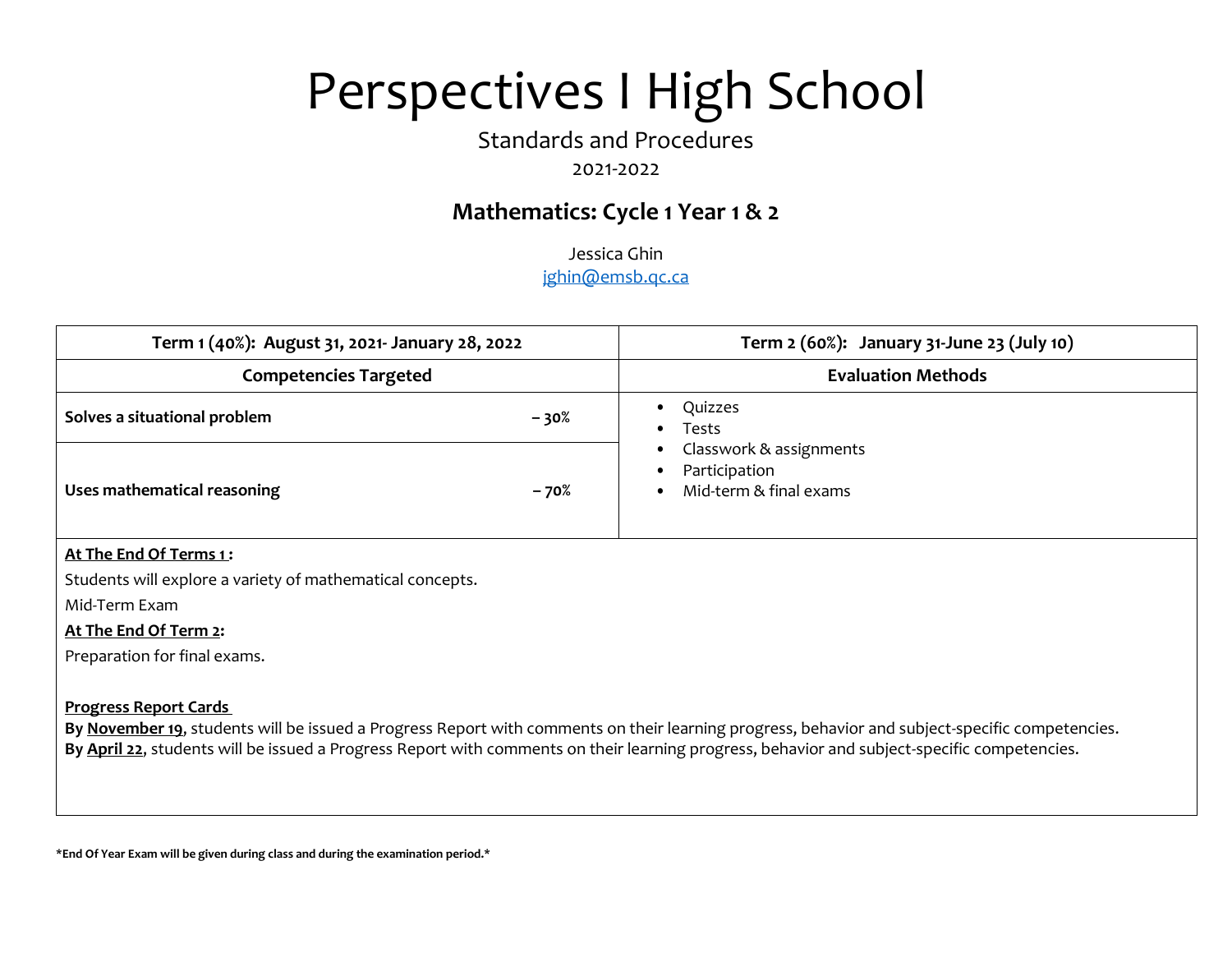Standards and Procedures

### 2021-2022

## **French second language: Cycle 1 -Year 1 & 2**

Jessica Ghin- jghin@emsb.qc.ca

| Term 1 (40%): August 31, 2021- January 28, 2022 |        | Term 2 (60%): January 31-June 23 (July 10)                                                                           |  |
|-------------------------------------------------|--------|----------------------------------------------------------------------------------------------------------------------|--|
| <b>Competencies Targeted</b>                    |        | <b>Evaluation Methods</b>                                                                                            |  |
| Interagir en français                           | $-40%$ | Oral presentations<br>In-class discussions & Participation<br>Mid-Term and Final Exam                                |  |
| Lire des textes variés en français              | $-30%$ | Quizzes and Tests<br>$\bullet$<br>Mid-Term & Final Exams<br>Reading comprehension<br>Assignments<br>$\bullet$        |  |
| Produire des textes variés en français          | $-30%$ | Written assignments<br>٠<br>Projects<br>٠<br>Journal writing<br>٠<br>Quizzes<br>٠<br>Tests<br>Mid-Term & Final Exams |  |

#### **At The End Of Terms 1 :**

In order to improve their knowledge of the French language, students will be watching, listening and discussing a variety of topics, as well as conducting small research projects and presentations. They will have the opportunity to practice their reading and writing skills and continue to review the vocabulary and grammar. Mid- Term Exam.

#### **At The End Of Term 2:**

Students will continue to gain a better understanding of the French language. Preparation for end of year exam.

#### **Progress Report Cards**

**By November 19**, students will be issued a Progress Report with comments on their learning progress, behavior and subject-specific competencies. **By April 22**, students will be issued a Progress Report with comments on their learning progress, behavior and subject-specific competencies.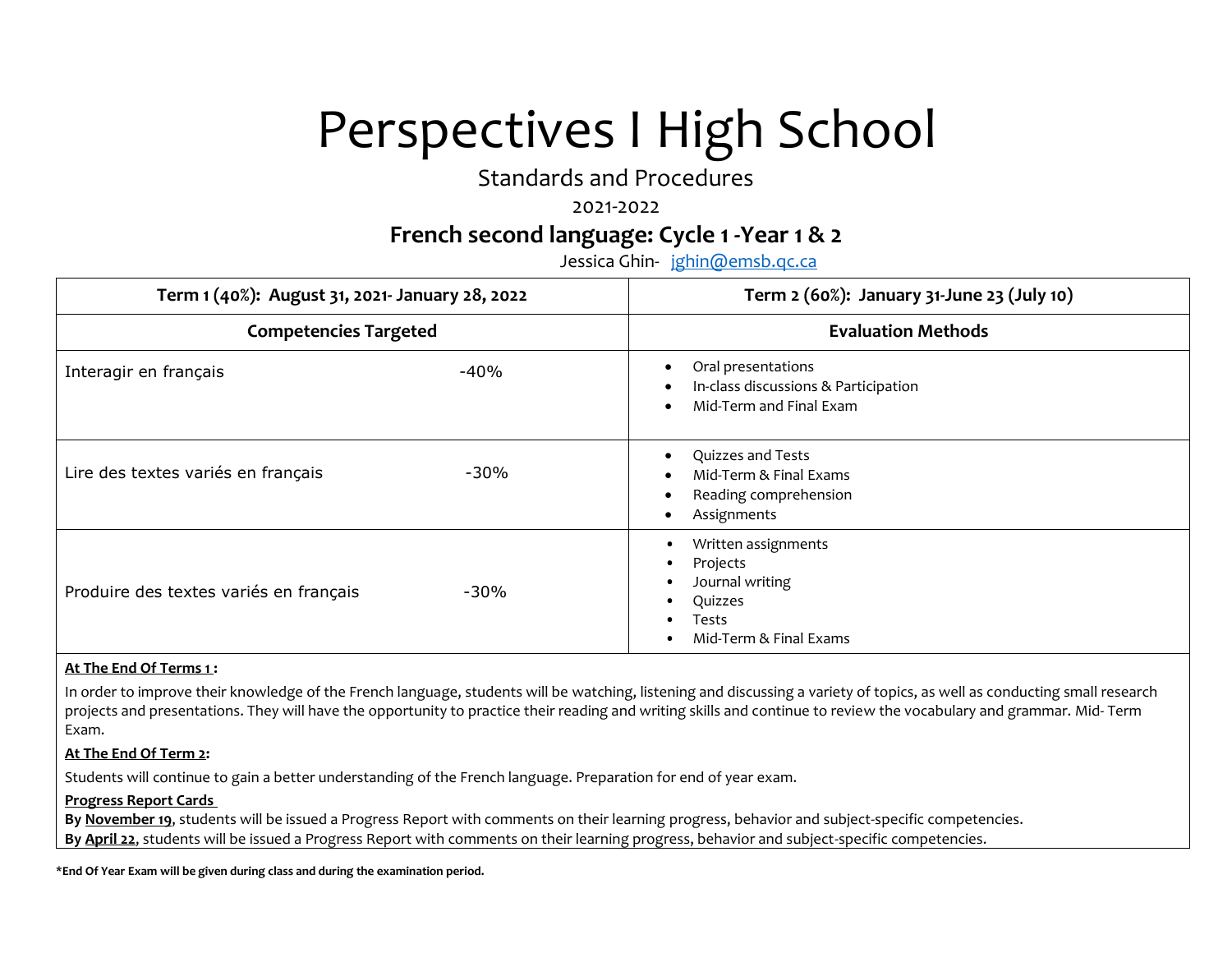Standards and Procedures

### 2021-2022

## **Visual Arts: Cycle 1, Year 1 & 2**

Julia Di Re *jdire@emsb.qc.ca* 

| Term 1 (40%): August 31, 2021- January 28, 2022                                            |                | Term 2(60%): January 31-June 23 (July 10) |
|--------------------------------------------------------------------------------------------|----------------|-------------------------------------------|
| <b>Competencies Targeted</b>                                                               |                | <b>Evaluation Methods</b>                 |
| Creates personal images - Creates media images<br>Appreciate images                        | -70%<br>$-30%$ | Projects<br>Assignments<br>Participation  |
| At The End Of Terms 1:<br>Students will work on a variety of art assignments and projects. |                |                                           |

#### **At The End Of Term 2:**

Students will continue to explore a variety of artistic elements and continue to work on assignments and projects.

### **Progress Report Cards**

**By November 19**, students will be issued a Progress Report with comments on their learning progress, behavior and subject-specific competencies. **By April 22**, students will be issued a Progress Report with comments on their learning progress, behavior and subject-specific competencies.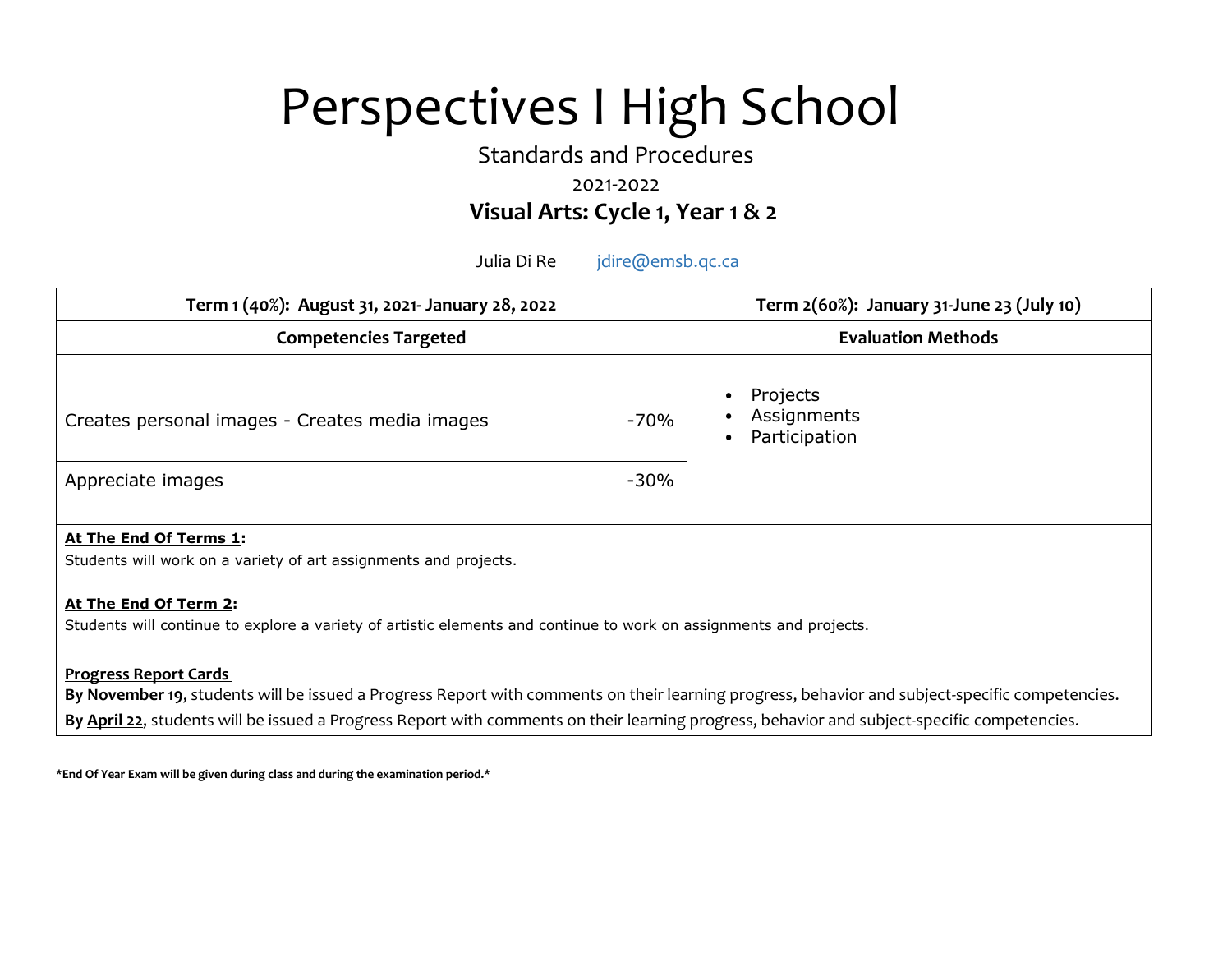# Standards and Procedures 2021-2022  **Visual Arts: Cycles 1 , Year 1 & 2**

### Salvatore Pileggi spileggi@emsb.qc.ca

| Term 1 (40%): August 31, 2021- January 28, 2022                                                                                                                                                                                           |        | Term 2 (60%): January 31-June 23 (July 10) |
|-------------------------------------------------------------------------------------------------------------------------------------------------------------------------------------------------------------------------------------------|--------|--------------------------------------------|
| <b>Competencies Targeted</b>                                                                                                                                                                                                              |        | <b>Evaluation Methods</b>                  |
| Creates personal images - Creates media images                                                                                                                                                                                            | $-70%$ | Projects<br>Assignments<br>Participation   |
| Appreciate images                                                                                                                                                                                                                         | $-30%$ |                                            |
| At The End Of Terms 1:<br>Students will work on a variety of art assignments and projects.<br>At The End Of Term 2:<br>Students will continue to explore a variety of artistic elements and continue to work on assignments and projects. |        |                                            |

#### **Progress Report Cards**

**By November 19**, students will be issued a Progress Report with comments on their learning progress, behavior and subject-specific competencies.

**By April 22**, students will be issued a Progress Report with comments on their learning progress, behavior and subject-specific competencies.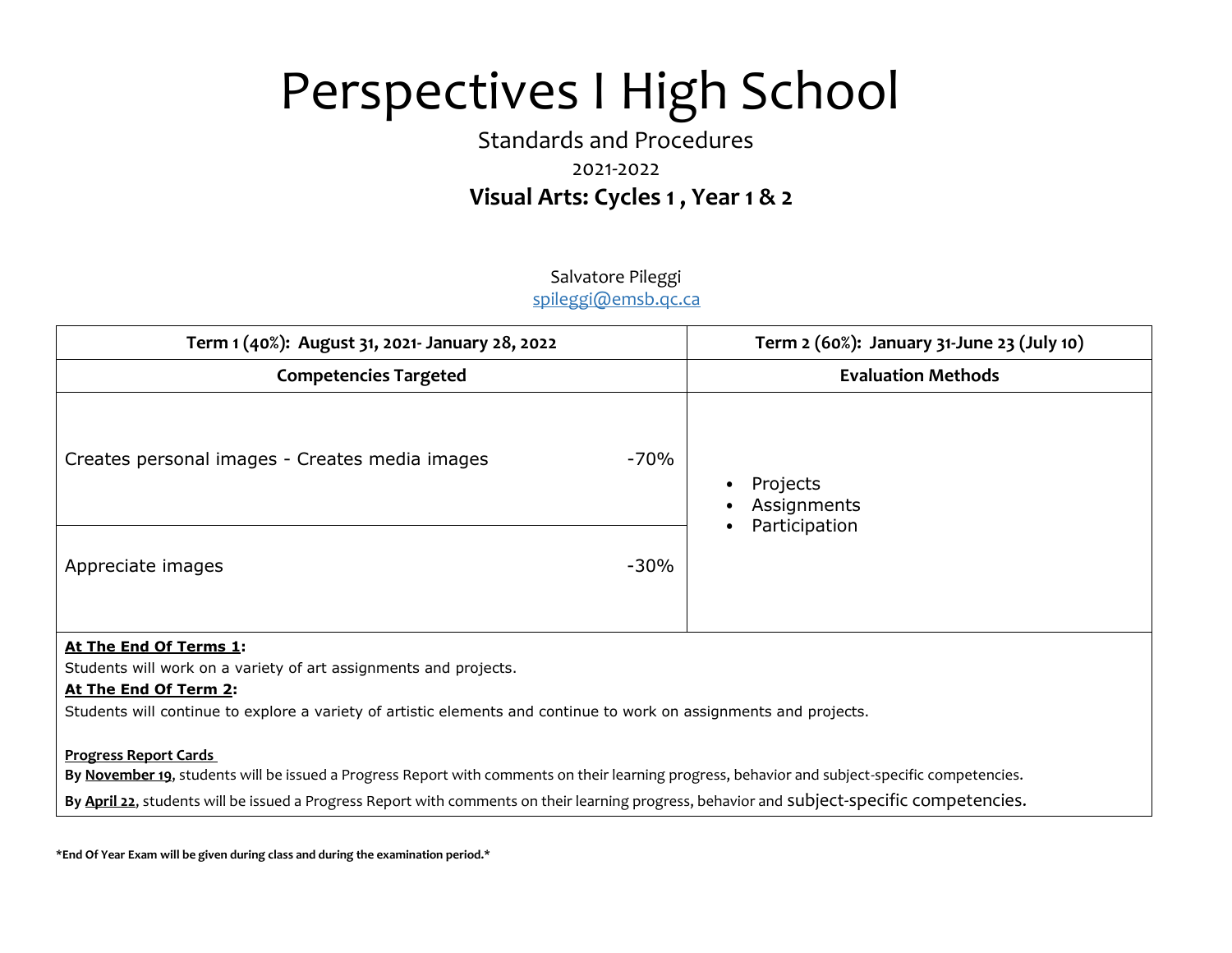# Standards and Procedures 2021-2022  **Visual Arts: Cycle 2, Year 1**

Julia Di Re: jdire@emsb.qc.ca

| Term 1 (40%): August 31, 2021- January 28, 2022 |        | Term 2 (60%): January 31-June 23 (July 10) |
|-------------------------------------------------|--------|--------------------------------------------|
| <b>Competencies Targeted</b>                    |        | <b>Evaluation Methods</b>                  |
| Creates personal images - Creates media images  | -70%   | Projects<br>Assignments<br>Participation   |
| Appreciate images                               | $-30%$ |                                            |

### **At The End Of Terms 1:**

Students will work on a variety of art assignments and projects.

### **At The End Of Term 2:**

Students will continue to explore a variety of artistic elements and continue to work on assignments and projects.

#### **Progress Report Cards** :

**By November 19**, students will be issued a Progress Report with comments on their learning progress, behavior and subject-specific competencies.

**By April 22**, students will be issued a Progress Report with comments on their learning progress, behavior and subject-specific competencies.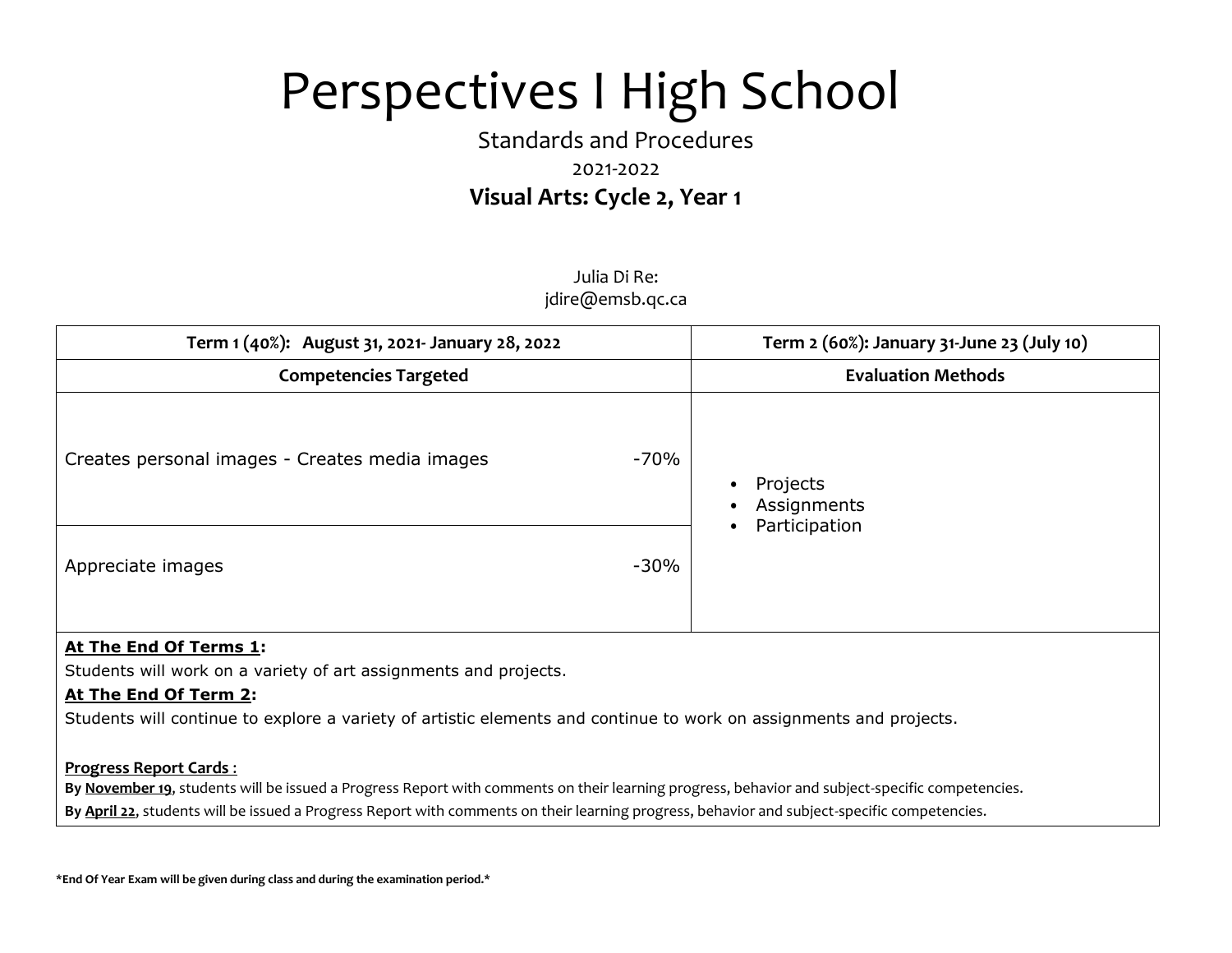Standards and Procedures

## 2021-2022

## **French second language: Cycle 2 year 1**

Sal Pileggi spileggi@emsb.qc.ca

| Term 1 (40%): August 31, 2021- January 28, 2022                  | Term 2 (60%): January 31-June 23 (July 10)                  |
|------------------------------------------------------------------|-------------------------------------------------------------|
| <b>Competencies Targeted</b>                                     | <b>Evaluation Methods</b>                                   |
| Competency 1<br>Communicates in French 30%                       | Oral presentations<br>In class discussions<br>Reading aloud |
| Competency 2<br>Understands oral and written texts in French 40% | Quizzes<br>Tests<br>Exams                                   |
| Competency 3<br>Produces oral and written texts in French 30%    | Written assignments<br>Projects<br>Journals                 |

#### **At The End Of Terms 1 :**

The students will have a better understanding of the French written and spoken language.

#### **At The End Of Term 2:**

The students will be more confident with writing and communicating in French. Preparation for end of year exam.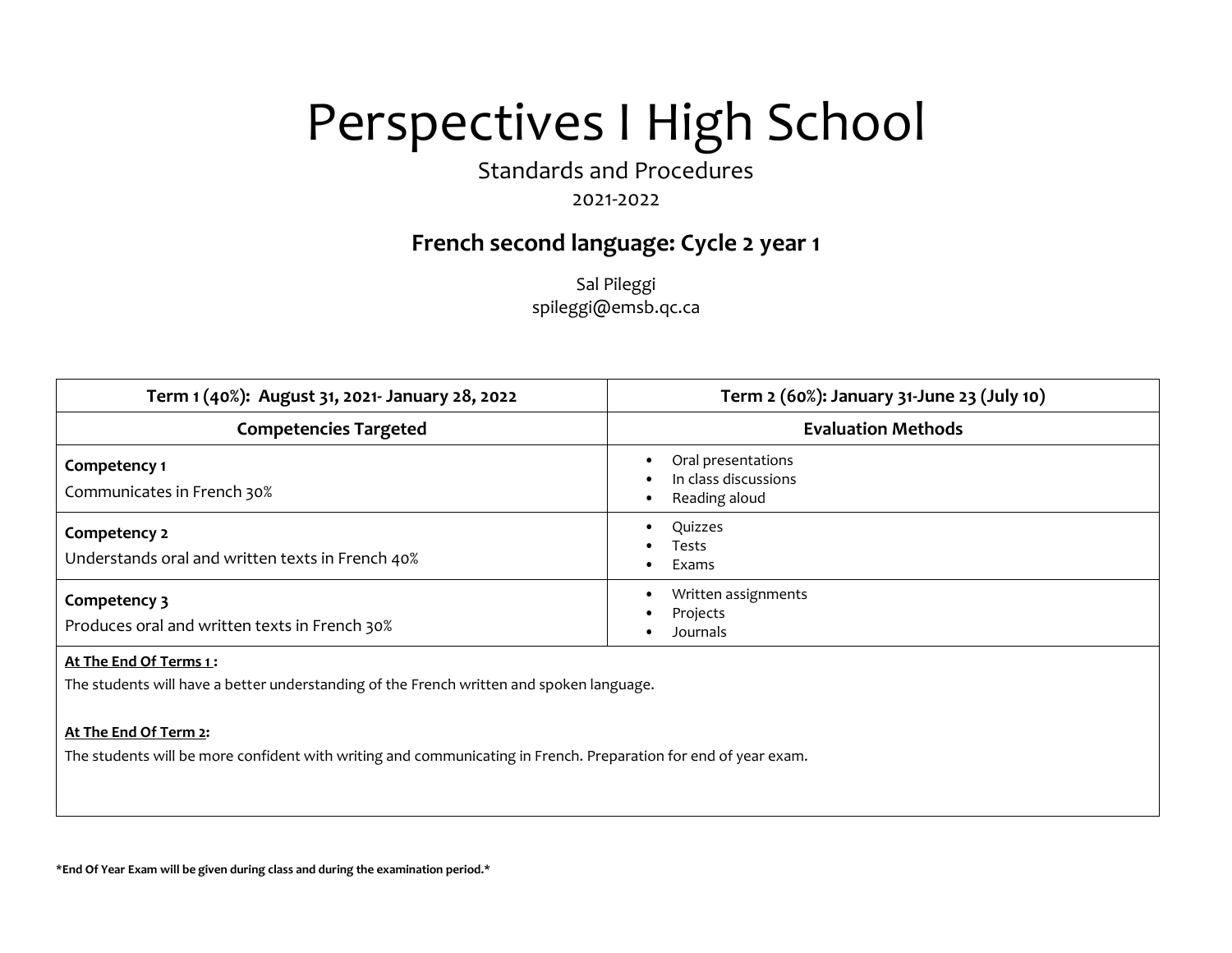Standards and Procedures

## 2021-2022

## **French second language: Cycle 1 year 1 & 2**

Sal Pileggi spileggi@emsb.qc.ca

| Term 1 (40%): August 31, 2021- January 28, 2022                  | Term 2 (60%): January 31-June 23 (July 10)                  |
|------------------------------------------------------------------|-------------------------------------------------------------|
| <b>Competencies Targeted</b>                                     | <b>Evaluation Methods</b>                                   |
| Competency 1<br>Communicates in French 30%                       | Oral presentations<br>In class discussions<br>Reading aloud |
| Competency 2<br>Understands oral and written texts in French 40% | Quizzes<br>Tests<br>Exams                                   |
| Competency 3<br>Produces oral and written texts in French 30%    | Written assignments<br>Projects<br>Journals                 |

#### **At The End Of Terms 1 :**

The students will have a better understanding of the French written and spoken language.

#### **At The End Of Term 2:**

The students will be more confident with writing and communicating in French. Preparation for end of year exam.

#### **Progress Report Cards** :

**By November 19**, students will be issued a Progress Report with comments on their learning progress, behavior and subject-specific competencies.

**By April 22**, students will be issued a Progress Report with comments on their learning progress, behavior and subject-specific competencies.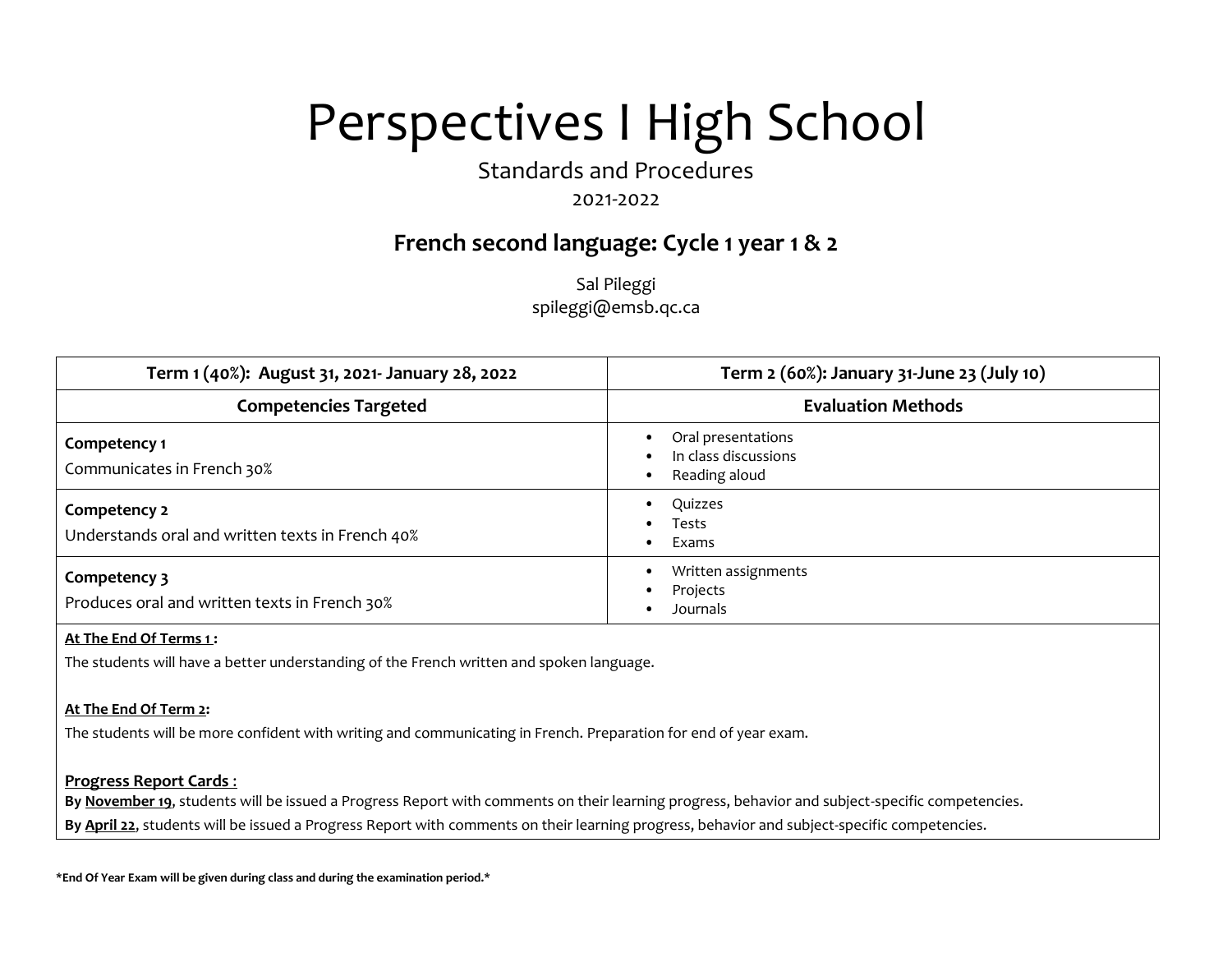Standards and Procedures

## 2021-2022

# **History cycle 1 year 1**

Sal Pileggi spileggi@emsb.qc.ca

| Term 1 (40%): August 31, 2021- January 28, 2022                                                                                                                                                                                                                                                                                                                                                                                                                                                                                                                                                                            | Term 2 (60%): January 31-June 23 (July 10)                  |  |
|----------------------------------------------------------------------------------------------------------------------------------------------------------------------------------------------------------------------------------------------------------------------------------------------------------------------------------------------------------------------------------------------------------------------------------------------------------------------------------------------------------------------------------------------------------------------------------------------------------------------------|-------------------------------------------------------------|--|
| <b>Competencies Targeted</b>                                                                                                                                                                                                                                                                                                                                                                                                                                                                                                                                                                                               | <b>Evaluation Methods</b>                                   |  |
| Competency 1<br>Examine social phenomena from a historical perspective 35%                                                                                                                                                                                                                                                                                                                                                                                                                                                                                                                                                 | Oral presentations<br>In class discussions<br>Reading aloud |  |
| Competency 2<br>Interpret social phenomena using the historical method 35%                                                                                                                                                                                                                                                                                                                                                                                                                                                                                                                                                 | Quizzes<br>Tests<br>Exams                                   |  |
| Competency 3<br>Construct his/her consciousness of citizenship through the study of<br>History 30%                                                                                                                                                                                                                                                                                                                                                                                                                                                                                                                         | Written assignments<br>Projects<br>Journals                 |  |
| At The End Of Terms 1:<br>Students will gain a better understanding of historical events and their effects in society<br>At The End Of Term 2:<br>Students will gain a better understanding of historical timelines and how society evolved. Student will prepare for end of year exam<br><b>Progress Report Cards:</b><br>By November 19, students will be issued a Progress Report with comments on their learning progress, behavior and subject-specific competencies.<br>By April 22, students will be issued a Progress Report with comments on their learning progress, behavior and subject-specific competencies. |                                                             |  |
|                                                                                                                                                                                                                                                                                                                                                                                                                                                                                                                                                                                                                            |                                                             |  |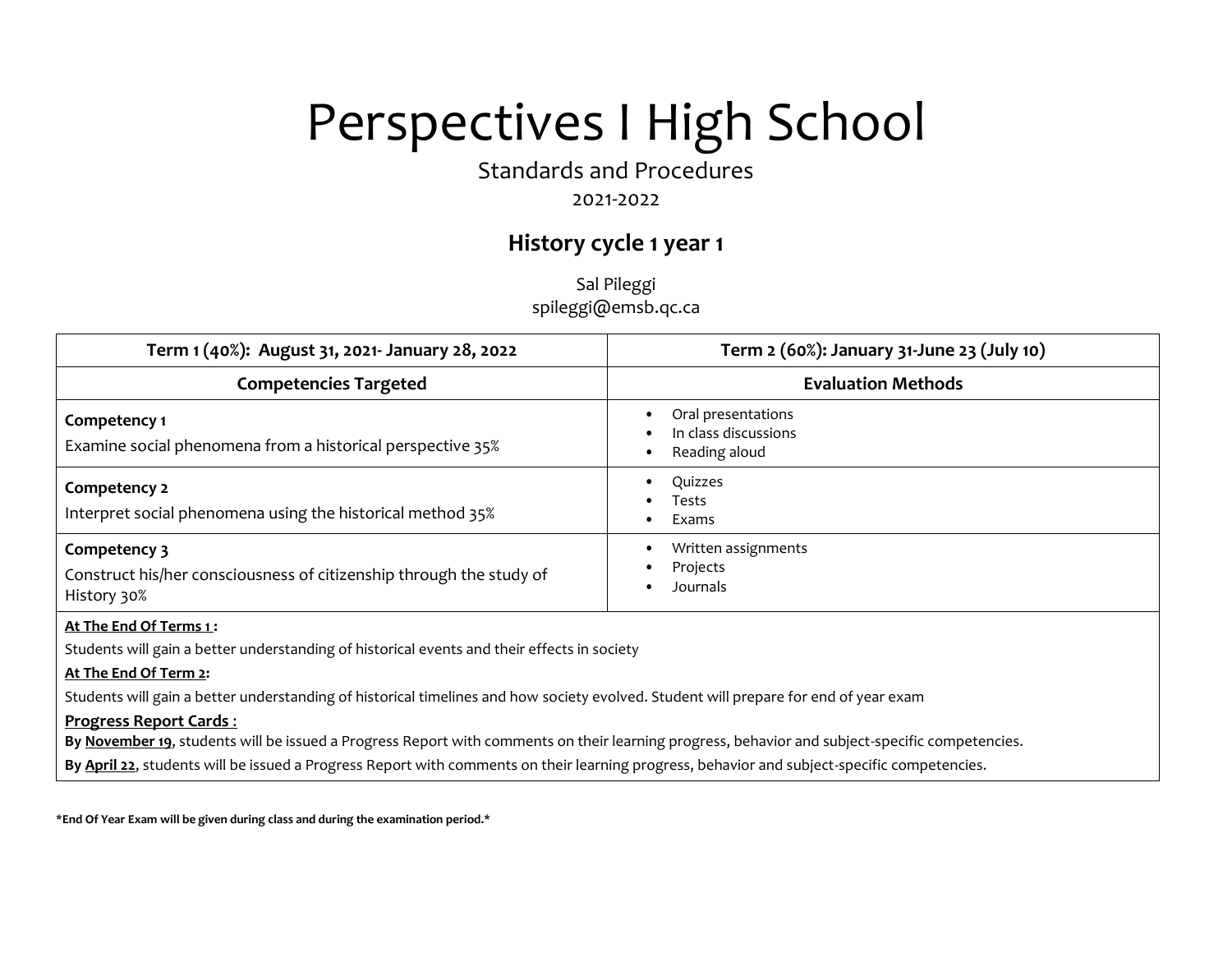## Standards and Procedures

## 2021-2022

# **History Cycle 1 year 2**

Sal Pileggi spileggi@emsb.qc.ca

| Term 1 (40%): August 31, 2021- January 28, 2022                                                                       | Term 2 (60%): January 31-June 23 (July 10)                  |
|-----------------------------------------------------------------------------------------------------------------------|-------------------------------------------------------------|
| <b>Competencies Targeted</b>                                                                                          | <b>Evaluation Methods</b>                                   |
| Competency 1<br>Examine social phenomena from a historical perspective 35%                                            | Oral presentations<br>In class discussions<br>Reading aloud |
| Competency 2<br>Interpret social phenomena using the historical method 35%                                            | Quizzes<br>Tests<br>Exams                                   |
| Competency 3<br>Construct his/her consciousness of citizenship through the study of<br>History 30%                    | Written assignments<br>Projects<br><b>Journals</b>          |
| At The End Of Terms 1:<br>Students will gain a better understanding of historical events and their effects in society |                                                             |

#### **At The End Of Term 2:**

Students will gain a better understanding of historical timelines and how society evolved. Student will prepare for end of year exam

#### **Progress Report Cards** :

**By November 19**, students will be issued a Progress Report with comments on their learning progress, behavior and subject-specific competencies.

**By April 22**, students will be issued a Progress Report with comments on their learning progress, behavior and subject-specific competencies.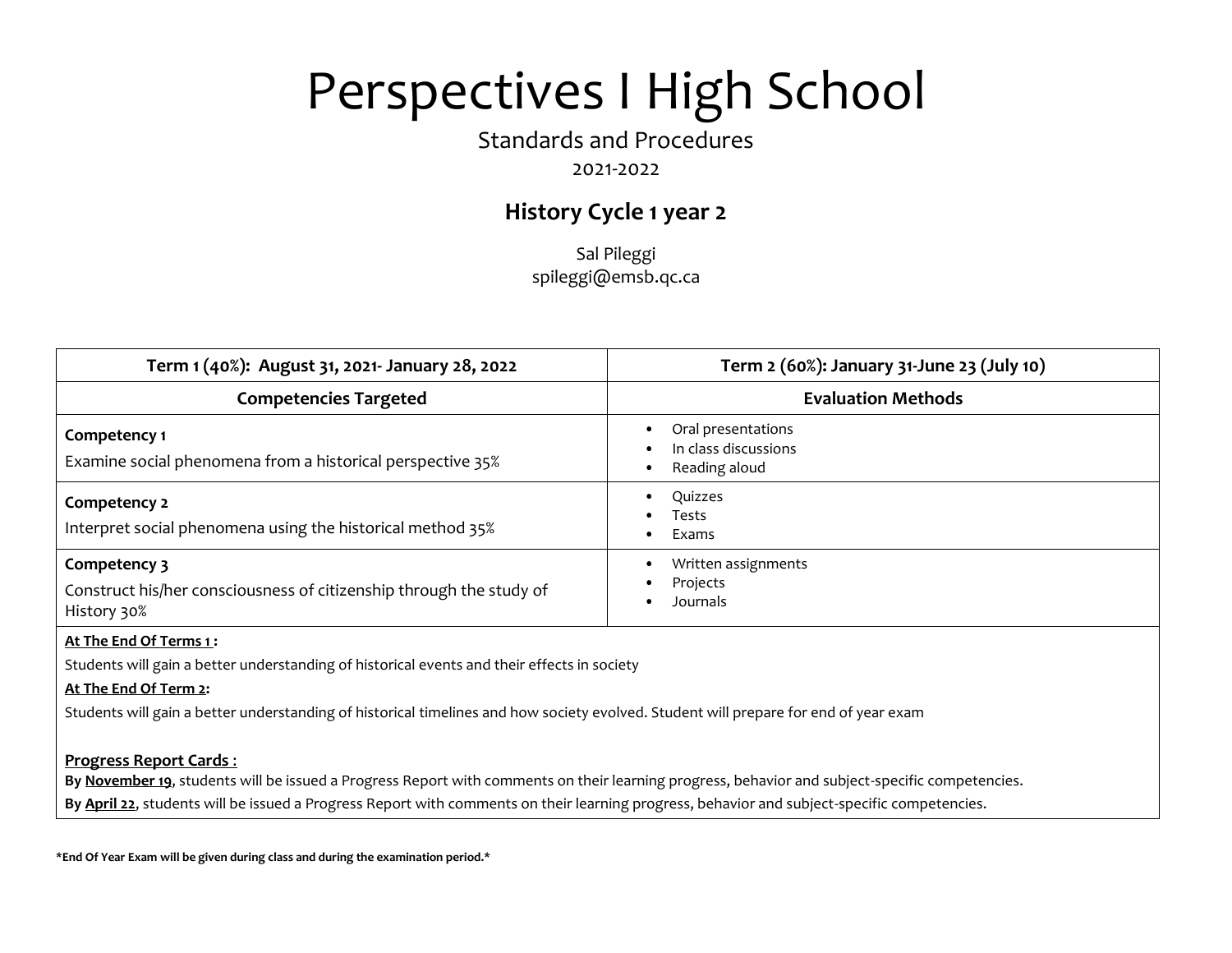## Standards and Procedures

## 2021-2022

# **History Cycle 2, year 1**

Sal Pileggi spileggi@emsb.qc.ca

| Term 1 (40%): August 31, 2021- January 28, 2022                                                                       | Term 2 (60%): January 31-June 23 (July 10)                  |
|-----------------------------------------------------------------------------------------------------------------------|-------------------------------------------------------------|
| <b>Competencies Targeted</b>                                                                                          | <b>Evaluation Methods</b>                                   |
| Competency 1<br>Examine social phenomena from a historical perspective 35%                                            | Oral presentations<br>In class discussions<br>Reading aloud |
| Competency 2<br>Interpret social phenomena using the historical method 35%                                            | Quizzes<br>Tests<br>Exams                                   |
| Competency 3<br>Construct his/her consciousness of citizenship through the study of<br>History 30%                    | Written assignments<br>Projects<br><b>Journals</b>          |
| At The End Of Terms 1:<br>Students will gain a better understanding of historical events and their effects in society |                                                             |

#### **At The End Of Term 2:**

Students will gain a better understanding of historical timelines and how society evolved. Student will prepare for end of year exam

#### **Progress Report Cards** :

**By November 19**, students will be issued a Progress Report with comments on their learning progress, behavior and subject-specific competencies.

**By April 22**, students will be issued a Progress Report with comments on their learning progress, behavior and subject-specific competencies.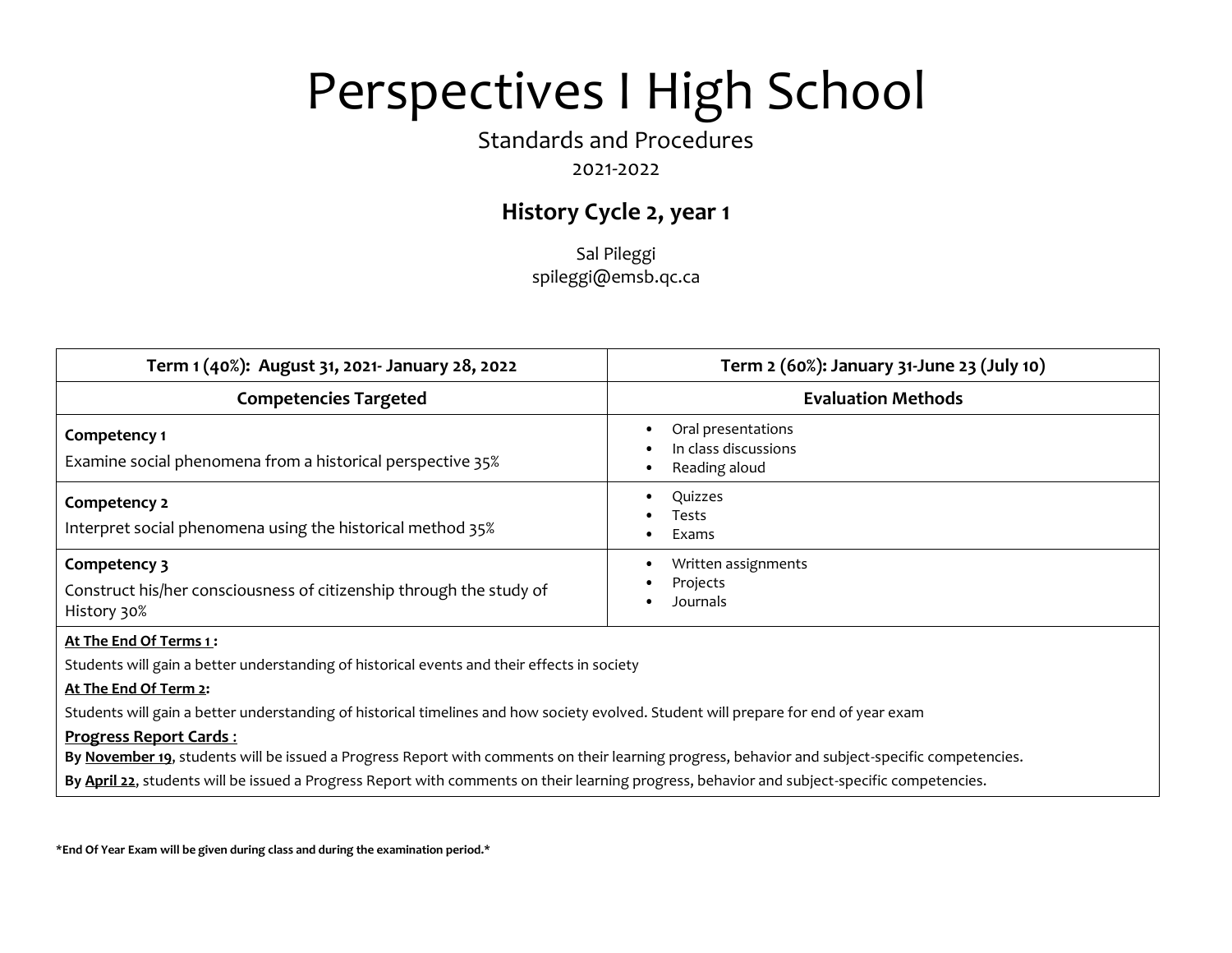Standards and Procedures

### 2021-2022

## **Visual Arts: Cycle 2, Year 1**

Jake Roberts jroberts@emsb.qc.ca

| Term 1 (40%): August 31, 2021- January 28, 2022 |        | Term 2 (60%): January 31-June 23 (July 10) |
|-------------------------------------------------|--------|--------------------------------------------|
| <b>Competencies Targeted</b>                    |        | <b>Evaluation Methods</b>                  |
| Creates personal images - Creates media images  | -70%   | Projects<br>Assignments<br>Participation   |
| Appreciate images                               | $-30%$ |                                            |

## **At The End Of Terms 1:**

Students will work on a variety of art assignments and projects.

## **At The End Of Term 2:**

Students will continue to explore a variety of artistic elements and continue to work on assignments and projects.

### **Progress Report Cards** :

**By November 19**, students will be issued a Progress Report with comments on their learning progress, behavior and subject-specific competencies. **By April 22**, students will be issued a Progress Report with comments on their learning progress, behavior and subject-specific competencies.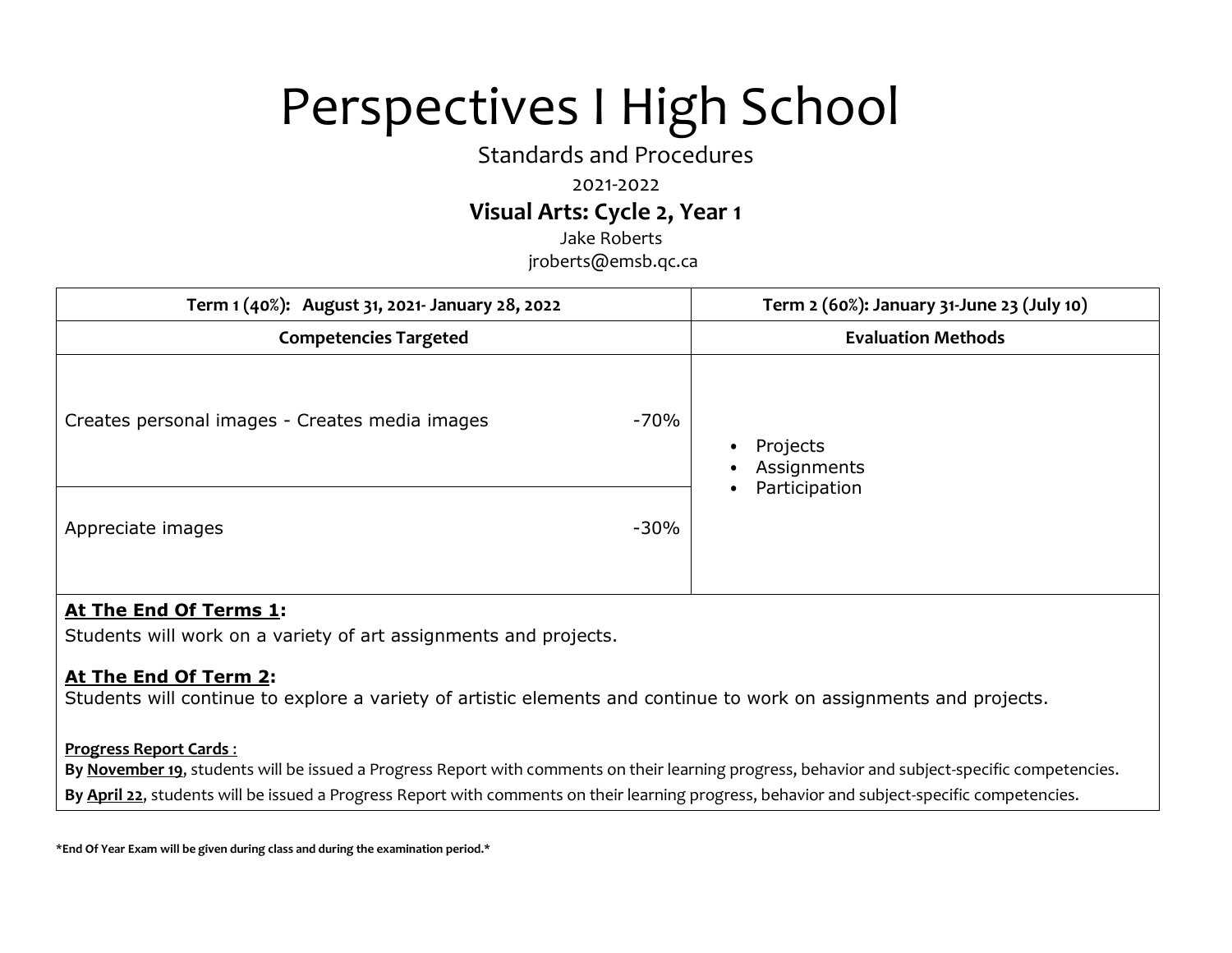Standards and Procedures

## 2021-2022

## **Mathematics: Cycle 2, Year 1**

Julia Di Re

jdire@emsb.qc.ca

| Term 1 (40%): August 31, 2021- January 28, 2022 |        | Term 2 (60%): January 31-June 23 (July 10)                                                |  |
|-------------------------------------------------|--------|-------------------------------------------------------------------------------------------|--|
| <b>Competencies Targeted</b>                    |        | <b>Evaluation Methods</b>                                                                 |  |
| Solves a situational problem                    | $-30%$ | Quizzes<br>Tests<br>٠                                                                     |  |
| Uses mathematical reasoning                     | $-70%$ | Classwork & assignments<br>٠<br>Participation<br>٠<br>Mid-term & final exams<br>$\bullet$ |  |

#### **At The End Of Terms 1 :**

Students will explore a variety of mathematical concepts.

Mid-Term Exam

#### **At The End Of Term 2:**

Preparation for final exams.

#### **Progress Report Cards** :

**By November 19**, students will be issued a Progress Report with comments on their learning progress, behavior and subject-specific competencies.

**By April 22**, students will be issued a Progress Report with comments on their learning progress, behavior and subject-specific competencies.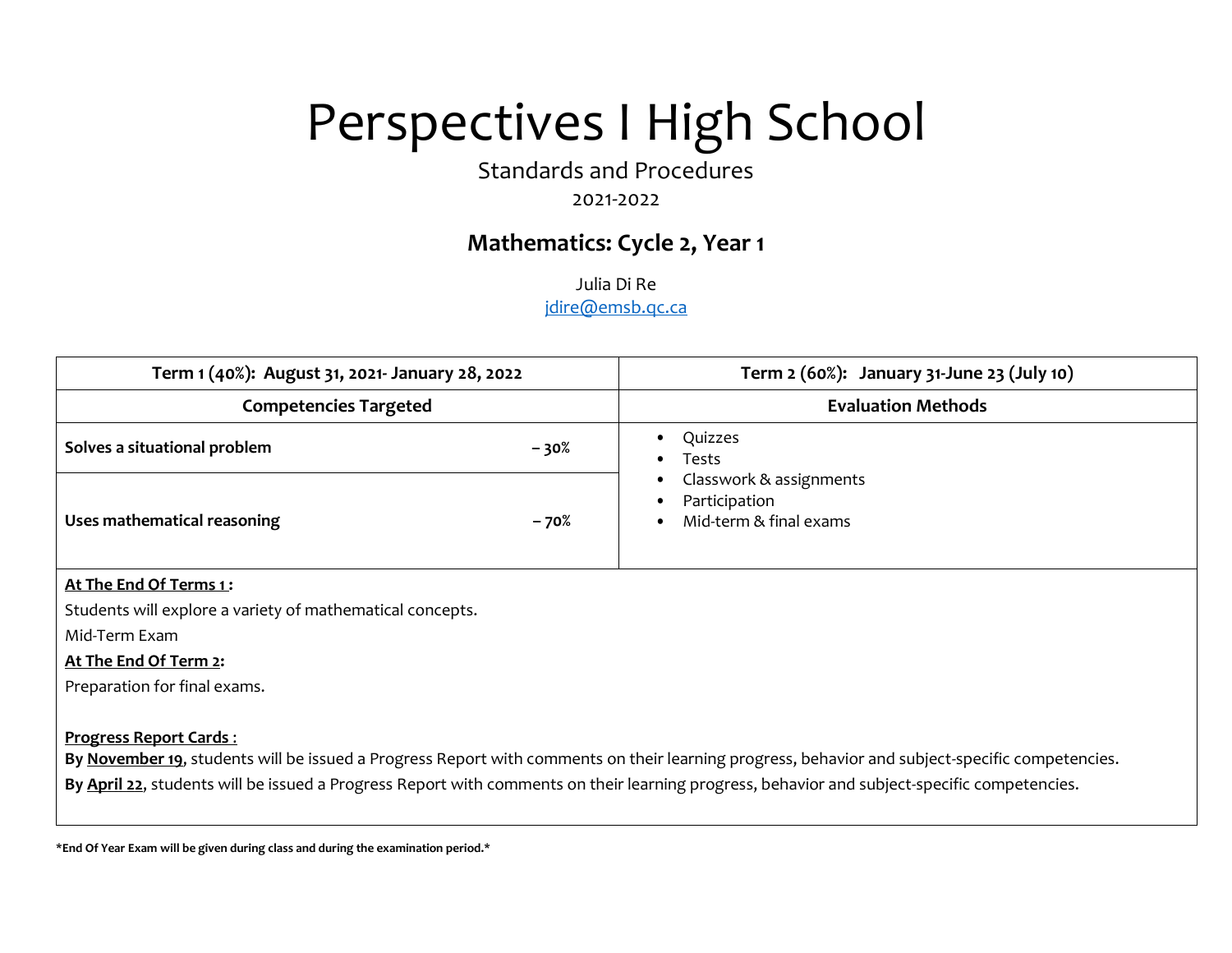Standards and Procedures

## 2021-2022

## **Mathematics: Cycle 2, Year 1**

Jake Roberts

jroberts@emsb.qc.ca

| Term 1 (40%): August 31, 2021- January 28, 2022 |        | Term 2 (60%): January 31-June 23 (July 10)                                                                |  |
|-------------------------------------------------|--------|-----------------------------------------------------------------------------------------------------------|--|
| <b>Competencies Targeted</b>                    |        | <b>Evaluation Methods</b>                                                                                 |  |
| Solves a situational problem                    | $-30%$ | Quizzes<br>Tests                                                                                          |  |
| Uses mathematical reasoning                     | $-70%$ | Classwork & assignments<br>$\bullet$<br>Participation<br>$\bullet$<br>Mid-term & final exams<br>$\bullet$ |  |

#### **At The End Of Terms 1 :**

Students will explore a variety of mathematical concepts.

Mid-Term Exam

### **At The End Of Term 2:**

Preparation for final exams.

#### **Progress Report Cards** :

**By November 19**, students will be issued a Progress Report with comments on their learning progress, behavior and subject-specific competencies.

**By April 22**, students will be issued a Progress Report with comments on their learning progress, behavior and subject-specific competencies.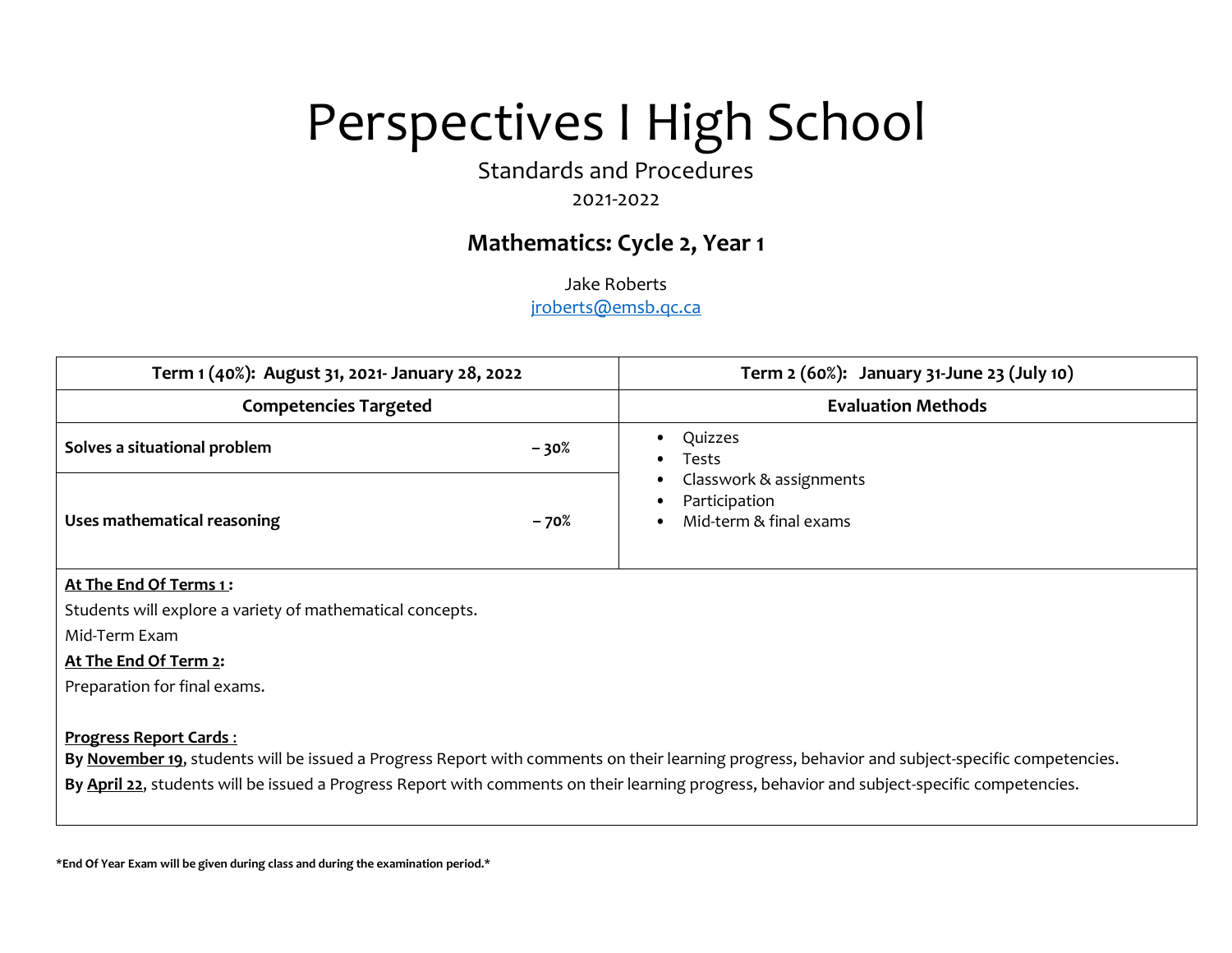Standards and Procedures

## 2021-2022

# **English Cycle 1, Year 2**

Julia Di Re jdire@emsb.qc.ca

| Term 1 (40%): August 31, 2021- January 28, 2022                                                                                                                                            | Term 2 (60%): January 31-June 23 (July 10)                                                                                                      |
|--------------------------------------------------------------------------------------------------------------------------------------------------------------------------------------------|-------------------------------------------------------------------------------------------------------------------------------------------------|
| <b>Competencies Targeted</b>                                                                                                                                                               | <b>Evaluation Methods</b>                                                                                                                       |
| Competency 1:<br>Uses language to communicate and learn $-33\%$                                                                                                                            | Oral presentations<br>discussions                                                                                                               |
| Competency 2:<br>Reads and listens to texts $-33\%$                                                                                                                                        | Reading comprehension<br>tests<br>quizzes                                                                                                       |
| Competency 3:<br>Produces spoken, written and media texts $-34%$                                                                                                                           | written assignments<br>tests<br>journals                                                                                                        |
| At The End Of Term 1:<br>Better understanding of the English language, Mid-Term exam<br>At The End Of Term 2:<br>Preparation for end of year exam in June<br><b>Progress Report Cards:</b> | By November 19, students will be issued a Progress Report with comments on their learning progress, behavior and subject-specific competencies. |
| By April 22, students will be issued a Progress Report with comments on their learning progress, behavior and subject-specific competencies.                                               |                                                                                                                                                 |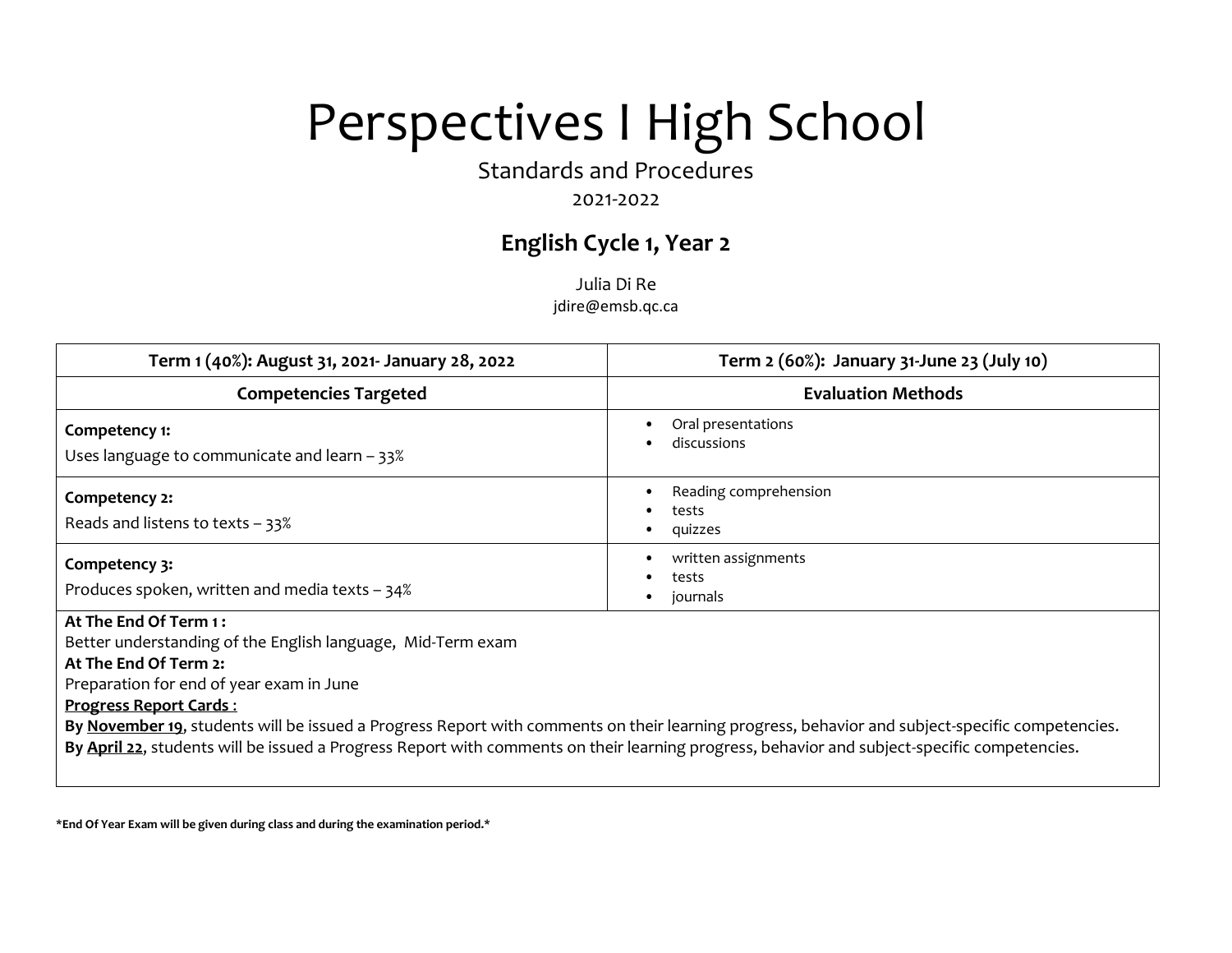## Standards and Procedures

## 2021-2022

# **English Cycle 1 Year 1&2**

Jessica Ghin jghin@emsb.qc.ca

| Term 1 (40%): August 31, 2021- January 28, 2022                   | Term 2 (60%): January 31-June 23 (July 10)                                   |
|-------------------------------------------------------------------|------------------------------------------------------------------------------|
| <b>Competencies Targeted</b>                                      | <b>Evaluation Methods</b>                                                    |
| Competency 1:<br>Uses language to communicate and learn - 33%     | Oral presentations<br>discussions                                            |
| Competency 2:<br>Reads and listens to texts $-33\%$               | Reading comprehension & novel study<br>Tests & exams<br>quizzes/ evaluations |
| Competency 3:<br>Produces spoken, written and media texts $-34\%$ | written assignments & projects<br>tests & exams<br>journals                  |

#### **At The End Of Term 1 :**

Better understanding of the English language, Mid-Term exam

### **At The End Of Term 2:**

Preparation for end of year exam in June

#### **Progress Report Cards** :

**By November 19**, students will be issued a Progress Report with comments on their learning progress, behavior and subject-specific competencies. **By April 22**, students will be issued a Progress Report with comments on their learning progress, behavior and subject-specific competencies.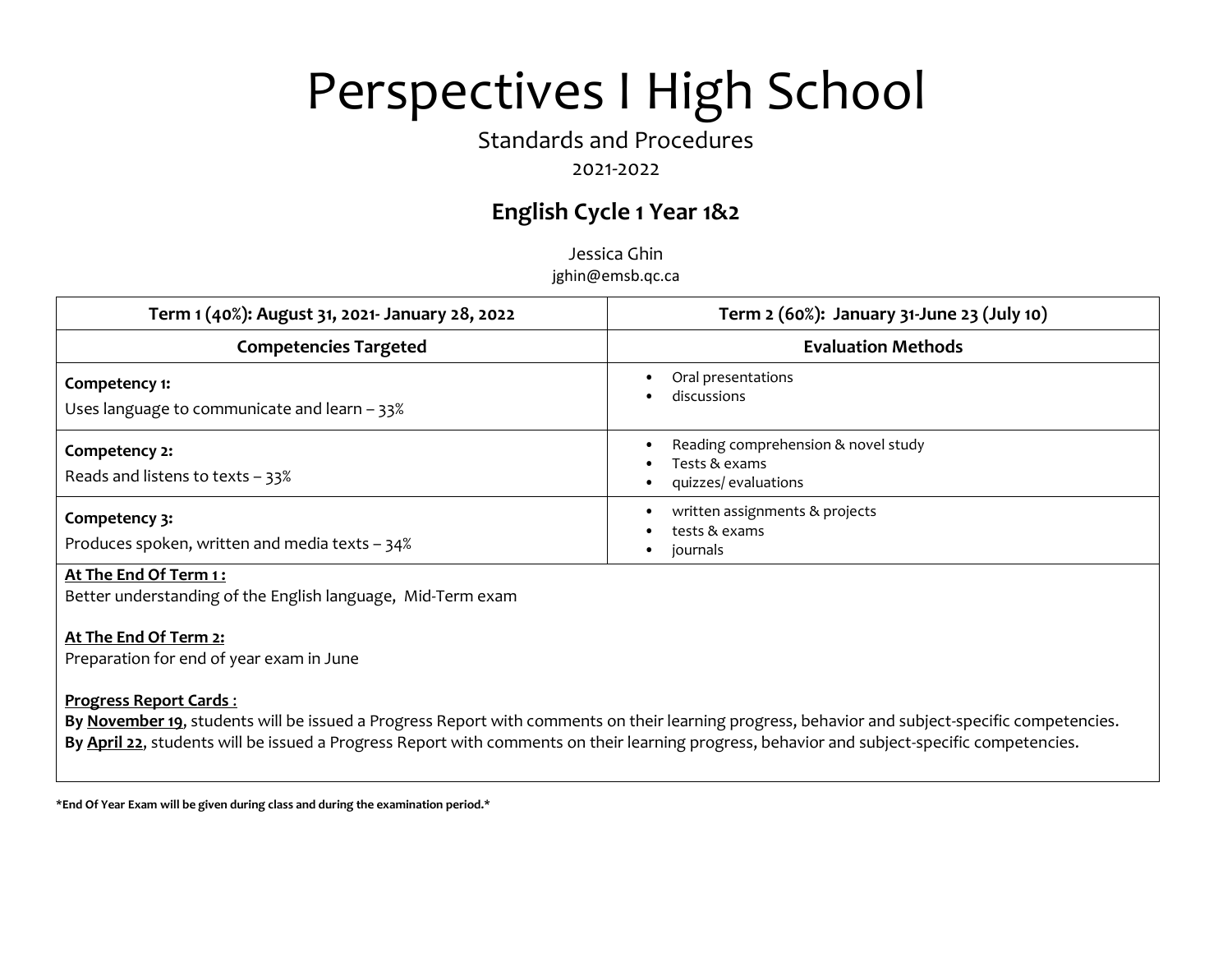## Standards and Procedures

## 2021-2022

# **Mathematics: Cycle 1,Year 2**

Julia Di Re jdire@emsb.qc.ca

| Term 1 (40%): August 31, 2021- January 28, 2022 |        | Term 2 (60%): January 31-June 23 (July 10)                                                        |
|-------------------------------------------------|--------|---------------------------------------------------------------------------------------------------|
| <b>Competencies Targeted</b>                    |        | <b>Evaluation Methods</b>                                                                         |
| Solves a situational problem                    | $-30%$ | Quizzes<br>٠<br>Tests<br>٠                                                                        |
| Uses mathematical reasoning                     | - 70%  | Classwork & assignments<br>٠<br>Participation<br>$\bullet$<br>Mid-term & final exams<br>$\bullet$ |

### **At The End Of Terms 1 :**

Students will explore a variety of mathematical concepts.

Mid-Term Exam

### **At The End Of Term 2:**

Preparation for final exams.

### **Progress Report Cards** :

**By November 19**, students will be issued a Progress Report with comments on their learning progress, behavior and subject-specific competencies. **By April 22**, students will be issued a Progress Report with comments on their learning progress, behavior and subject-specific competencies.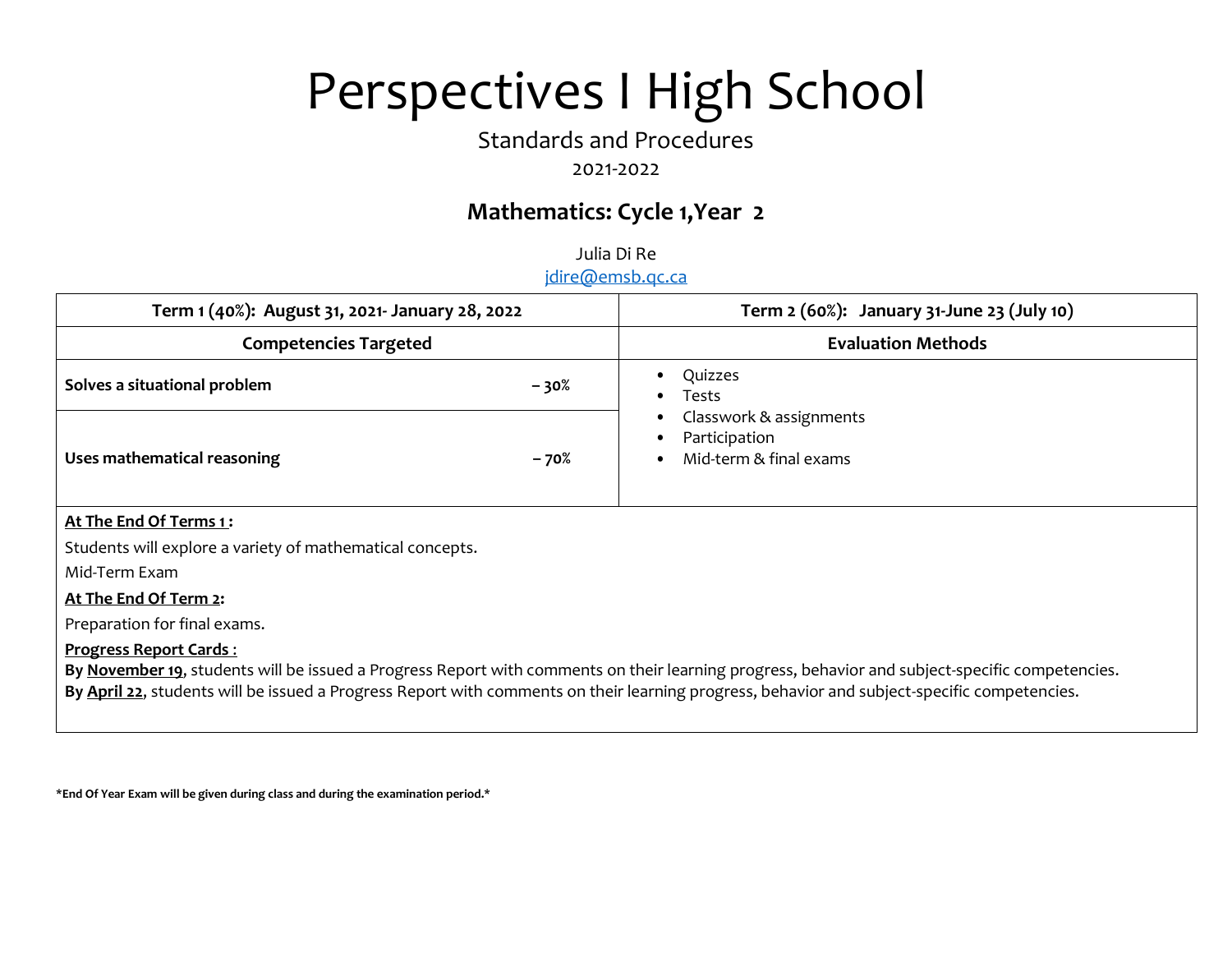## Standards and Procedures

### 2021-2022

# **English Cycle 2 Year 1**

Jake Roberts jroberts@emsb.qc.ca

| Term 1 (40%): August 31, 2021- January 28, 2022                 | Term 2 (60%): January 31-June 23 (July 10) |
|-----------------------------------------------------------------|--------------------------------------------|
| <b>Competencies Targeted</b>                                    | <b>Evaluation Methods</b>                  |
| Competency 1:<br>Uses language to communicate and learn $-33\%$ | Oral presentations<br>discussions          |
| Competency 2:<br>Reads and listens to texts $-33\%$             | Reading comprehension<br>tests<br>quizzes  |
| Competency 3:<br>Produces spoken, written and media texts - 34% | written assignments<br>tests<br>journals   |

### **At The End Of Term 1 :**

Better understanding of the English language, Mid-Term exam

### **At The End Of Term 2:**

Preparation for end of year exam in June

### **Progress Report Cards** :

**By November 19**, students will be issued a Progress Report with comments on their learning progress, behavior and subject-specific competencies. **By April 22**, students will be issued a Progress Report with comments on their learning progress, behavior and subject-specific competencies.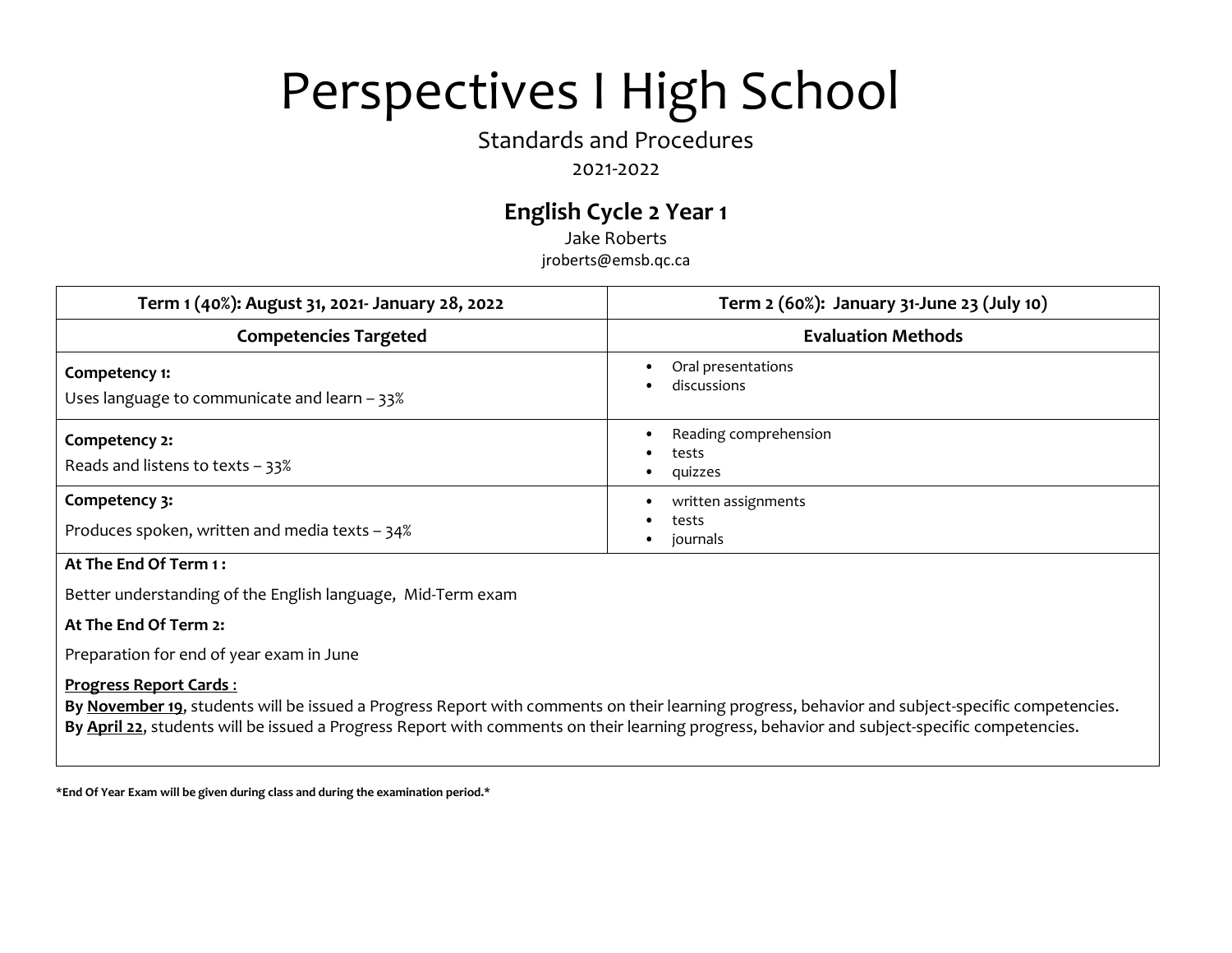Standards and Procedures

### 2021-2022

# **Ethics & Religious Culture: Secondary Cycle 1, Year 1 & 2**

Jessica Ghin jghin@emsb.qc.ca

| Term 1 (40%): August 31, 2021- January 28, 2022                                                                  | Term 2 (60%): January 31-June 23 (July 10)                                               |
|------------------------------------------------------------------------------------------------------------------|------------------------------------------------------------------------------------------|
| <b>Competencies Targeted</b>                                                                                     | <b>Evaluation Methods</b>                                                                |
| Competency 1:<br>Reflects on ethical questions and engages in dialogue<br>-50%                                   | Class discussions<br>Class work<br>Assignments/ projects<br>Quizzes/tests                |
| Competency 2:<br>Demonstrates an understanding of the phenomenon of Religion and engages in<br>dialogue<br>- 50% | Class discussions<br>Research project(s)<br>Class work<br>Assignments<br>Quizzes / tests |

#### **At The End Of Terms 1 :**

Be able to understand the emotion of empathy and to discuss moral dilemmas.

#### **At The End Of Term 2:**

To be able to list the different religions of the world and know the basic customs and beliefs of each.

#### **Progress Report Cards** :

**By November 19**, students will be issued a Progress Report with comments on their learning progress, behavior and subject-specific competencies.

**By April 22**, students will be issued a Progress Report with comments on their learning progress, behavior and subject-specific competencies.